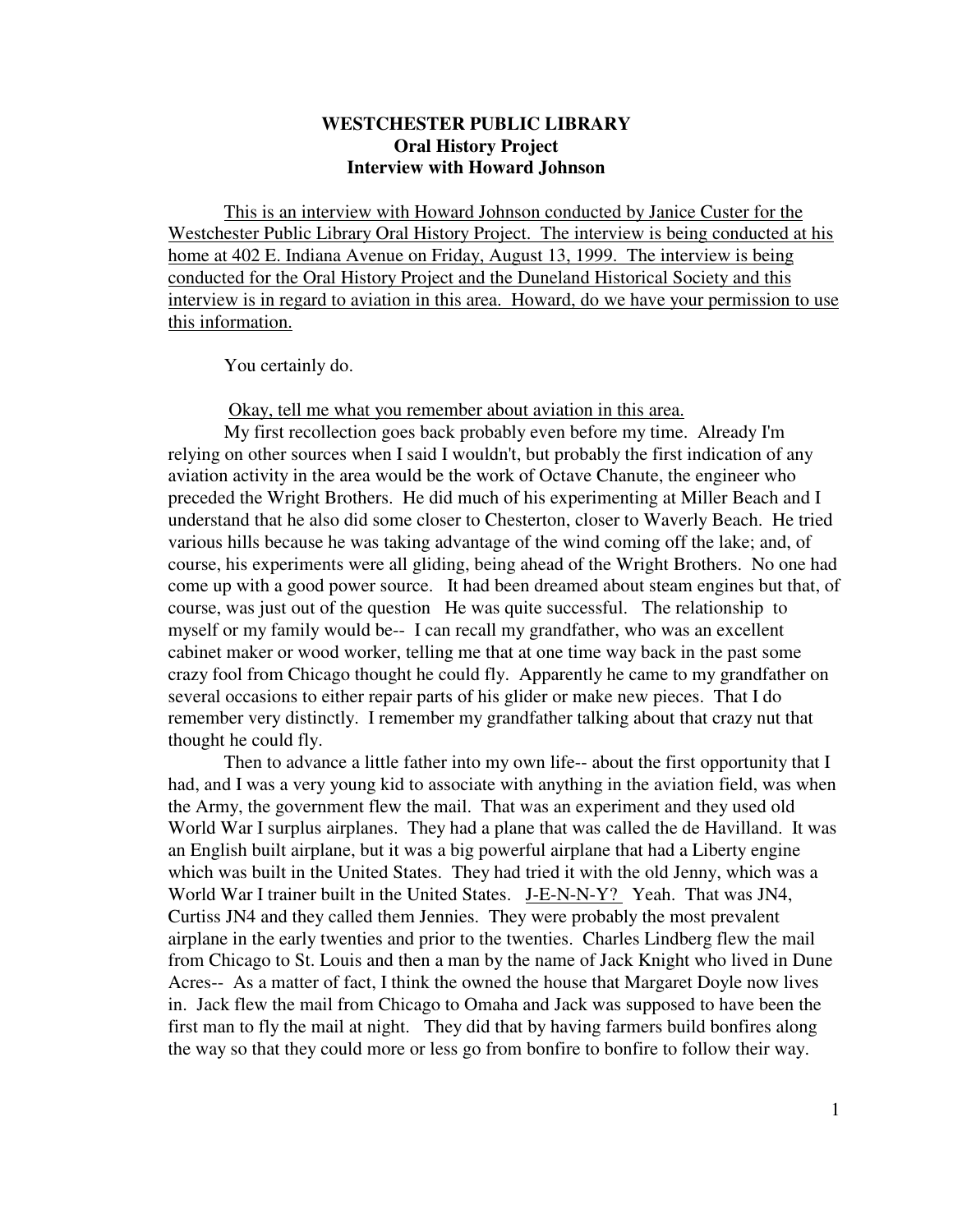And later on they came up with a system of beacons, rotating beacons. The biggest one was on the top of the Palmolive Building on Michigan Avenue. That was a powerful thing. We could see it when the weather was right. You could see it sweep across the sky way out here in Chesterton, and on the lake beach it was very, very evident. One of the smaller beacons was located on what is now US 6. Perhaps you are familiar with a road called Airport Road in Portage. Yes. Well, the reason that's called Airport Road is because at the corner of that road and 6 there was an emergency landing field that was maintained by the government and they had a rotating beacon there. And they had, I think at night only, they had a man on duty there. Every once in a while a plane would land at that field. They were the old surplus Army planes that they were flying the mail with at the time.

My recollection of the mail planes was always at noon, exactly at noon, there would be a plane drone over here, and it was the airmail plane going into Chicago. And people would run out in the streets. I remember a couple of doors from where I lived on Fourth Street there was a young woman. She would be so excited; every day she would run out yelling "Aeroplane! Aeroplane!" And they had a dog that would bark and the dog would recognize that airplane. He would hear it before anyone else would. So that is a memory of early aviation.

At the time a girl that lived next door to me-- She was a few years older than I and she was sort of like a big sister and I can remember her telling me that airplanes were made of cotton. (Laughter) This absolutely puzzled me. I just couldn't imagine how a thing like that could be made of cotton. Of course, she had heard about the linen that they covered the planes with at that time and she thought it was cotton and so airplanes were made of cotton. To allay that belief my grandfather, with whom I lived, took me to Chicago one day and on the lake front at-- Oh, it would have been along about just off the loop. That was a dump and that was where they put the cinders from the big buildings, from the heating of all the big buildings in Chicago. They just hauled them out and kept dumping them in the lake until they built Jackson Park. During World War I there was an Army flying field out on the lake front. My grandfather took me one day. We went in on the New York Central, got off at the LaSalle Street station, and walked over to the lake front. They let us in. I can remember him asking the guards if he could take me in to see the airplanes. They said "Certainly" and so we went in. The hangers were very crude things. They were just big wooden frameworks covered with canvas. That was the Chicago Army Airfield at the time.

We had a few planes land here before there were any local planes. In this book, I couldn't find the picture. I saw it this morning, I'll be darned. There is a picture of a plane. It was an itinerant barnstormer who was flying cross country and I guess he ran out of fuel and he landed out there where Jack Connors' Pontiac Sales is now located. That field belonged to the Smith family. He stayed for a few days and he started taking up passengers. I know they charged three dollars for five minutes or something. It was a standard rate. In trade for the use of the field he took Dick Smith and his father-- The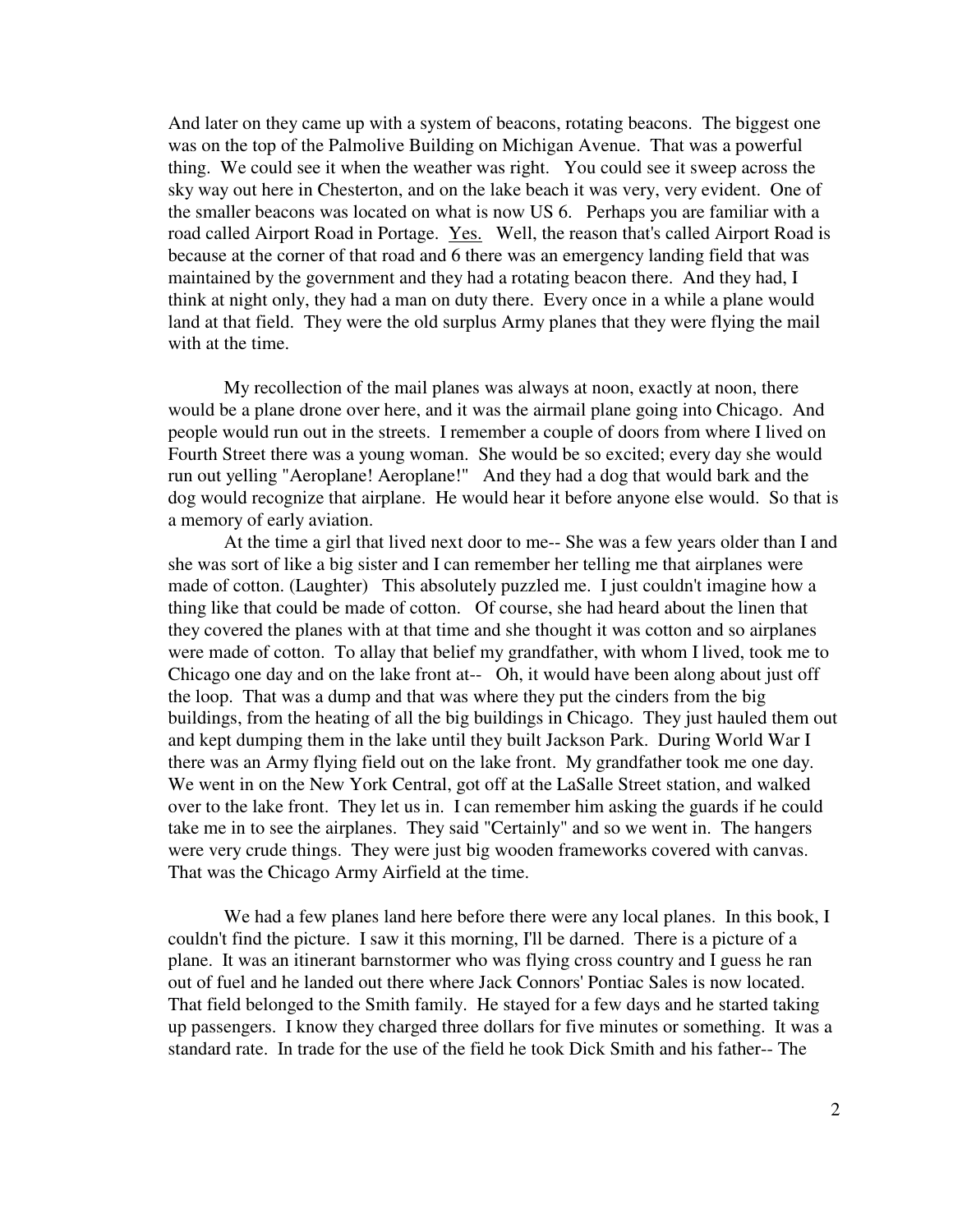plane was a three passenger-- Two sat in the front cockpit and, of course, they were open planes. He took them up for a ride and in landing he became entangled in the (yeah, here it is) in the telephone wires that ran along Porter Avenue. Of course, in those days telephones-- Every message had a pair of wires and so there were just spider webs of wires on the poles. He got tangled up in that and got his wheels caught in it and the thing flipped over and it was hanging upside down on the telephone wires with Dick and his dad in it and they couldn't figure-- They were right out between the poles. They couldn't figure out how in the world to get them down because we had no fire department with equipment then, and so they sawed the telephone poles off and let the thing fall. (Laughter) It fell upside down and luckily they weren't hurt. Let me say this (picture) is on page 119 of the *Westchester Township Images of America*. That is the plane that landed on the Smith farm. That was one of the first airplanes that people could get up to and actually see in this area. That was July 10, 1919. It would have been immediately postwar and, of course, every town had its enthusiasts.

Probably the most enthusiastic person in Chesterton was Carl Harvil. Carl, in the early days, ran an electrical supply house and he had come here-- I understood, at least, that he came here with the power company when they first installed electricity in the town. He was just absolutely airplane crazy. Whenever a plane would land he always was the host. He would run out and he would have the people come to his house for dinner and always made a big thing out of an airplane landing in Chesterton, although he didn't have one of his own. But he was just thoroughly interested.

So about the first actual airplane ownership in the town would have been probably the DeMass boys who lived out on Fifth Street. Their father was a farmer and a road contractor and they were a little better off financially than the average person around here and so their dad bought each of them a Jenny when they were still in high school. They were a couple of wild crazy nuts and it is a wonder they didn't kill themselves and someone else around town because they did some crazy things. But they were fortunate and they used to fly and we would see them in the air most of the time. I remember the youngest, Raymond, had his plane painted jet black with a white skull and cross bones on each side. Those old clunkers, they flew and they flew quite well because it was a well designed airplane although they were terribly underpowered. They used to fly off their farm out where the Chestnut Hills subdivision is now.

And then later barnstormers, or itinerants, started landing in the field on the corner of Fifth Street and Porter Avenue. That was a farm that was known as the Leed's farm. The field was-- I think the only thing I can remember it was used for was growing hay. These fellows would land even when the hay was tall. They would come down and crash through the hay and land; and, if they stayed around, they would make a path and that would be their runway.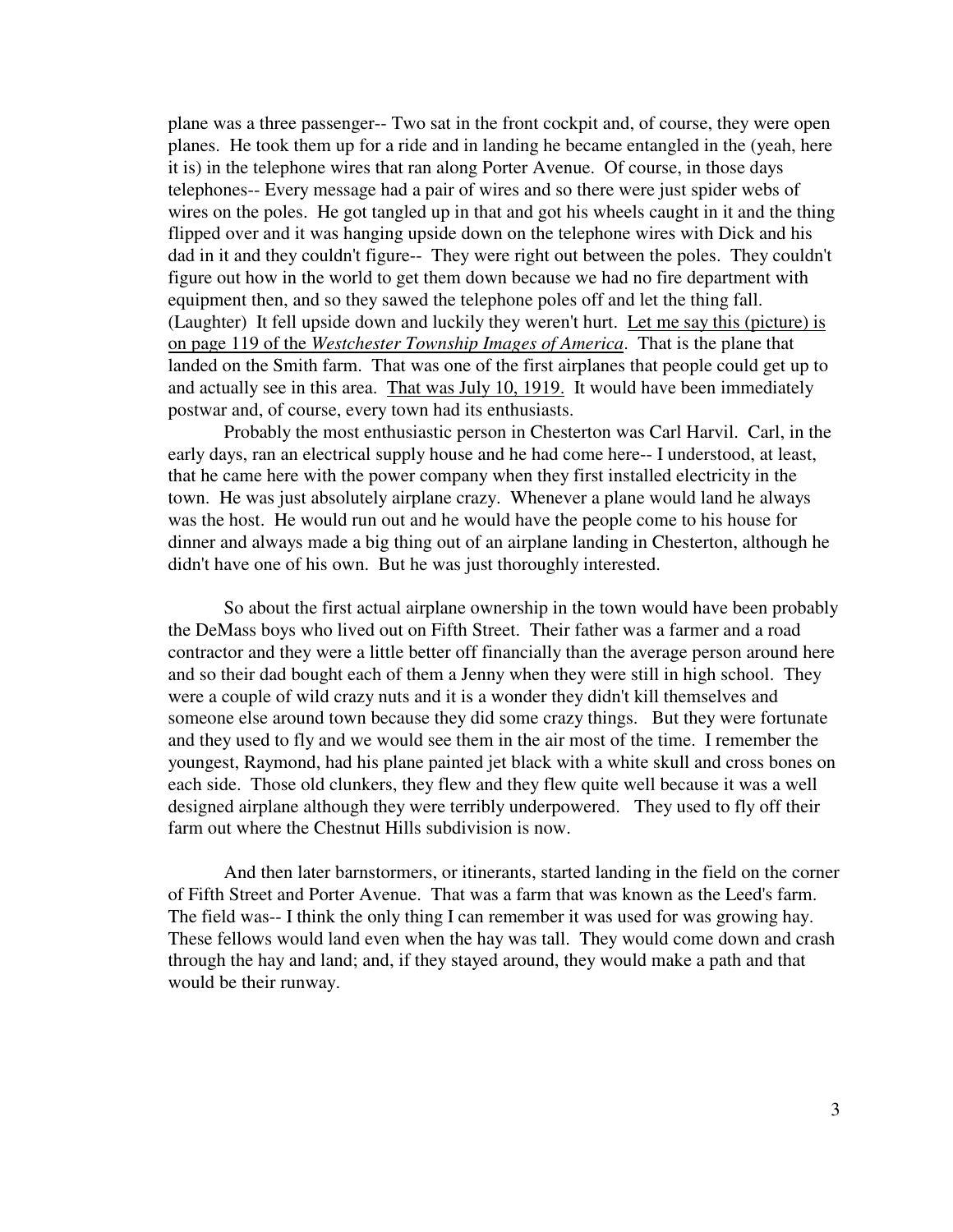One of the first permanent pilots to stay was a fellow by the name of Bill Quasi, Q-U-A-S-I, and he actually flew out of Maywood, IL. There was an Army field there called Checkerboard Field. It was quite a famous airfield in the early days. He settled on Chesterton and he came here first in the summer time, I would say about 1923, something like that. And I can remember he was good looking young guy--husky and always had a smile on his face. He started teaching people how to fly and also taking up passengers like on Sunday. Again it was at three dollars for five minutes. The first time I ever flew in an airplane I flew with Bill Quasi. And then finally I hung out there so much as a kid and I would run errands for them and do everything. I think if they had told me to jump off a cliff I would have done so because anyone that could fly an airplane was like God. He used to take me up once in a while when I was a kid, which was probably a very dangerous thing because there was no insurance. He finally set up his residence in the old Central Hotel on Second Street and Broadway. There was a man by the name of Don Redman who ran that hotel. He would have been the son-in-law of one of the Johnsons that had the Johnson store on Broadway. Bill started living in the hotel and then for his room and board he helped at the hotel. He washed dishes. We used to go there for Sunday dinner. They always had chicken dinners; and when he would wait on us, oh, I thought that was the greatest thing in the world. This airplane pilot was waiting on us at the table.

But he was a good pilot and he had been a World War I instructor and I guess one of the reasons he left Chicago and came here-- One of the things that was very common, every pilot in those old planes had a fire extinguisher that they had up-- Actually it was fastened on the outside of the plane right ahead of the pilot's cockpit. It was one of those old carbon tetrachloride, they called them Pyrene, fire extinguishers. They were a heavy thing and I think they held about two quarts of liquid. And they say, the story is that in teaching a student in Chicago in Maywood the student froze at the controls--one student did--froze at the controls and Bill took the fire extinguisher and beaned him and almost killed him. And I guess they drummed him out of the Airport and that's how he ended up in a place like Chesterton. He stayed around here for a good many years.

He came in a Jenny but then the next airplane he had was a thing called a Lincoln Standard. They were a huge airplane. They were much bigger than the Jenny, and they were also a World War I trainer plus the fact that they had been used as observation planes during the war. He had that big old Lincoln Standard and one winter he dragged it up--took the wings off and dragged it uptown and he had it in the back yard of the old Central Hotel right along Second Street. There were some billboards that shielded the back yard and so he had his airplane back in there and he worked on it. I know he recovered it that winter, took all of the fabric off. And, of course, that was right next to the grade school and, oh man, that was great. We had an airplane, you know. That was just supernatural. He attracted a lot of other itinerant flyers and there were a lot of very interesting aircraft that stopped here.

I can remember one time Henry Ford's son was promoting a small private airplane. They called it the Ford Flivver Plane. They didn't make very many of them; but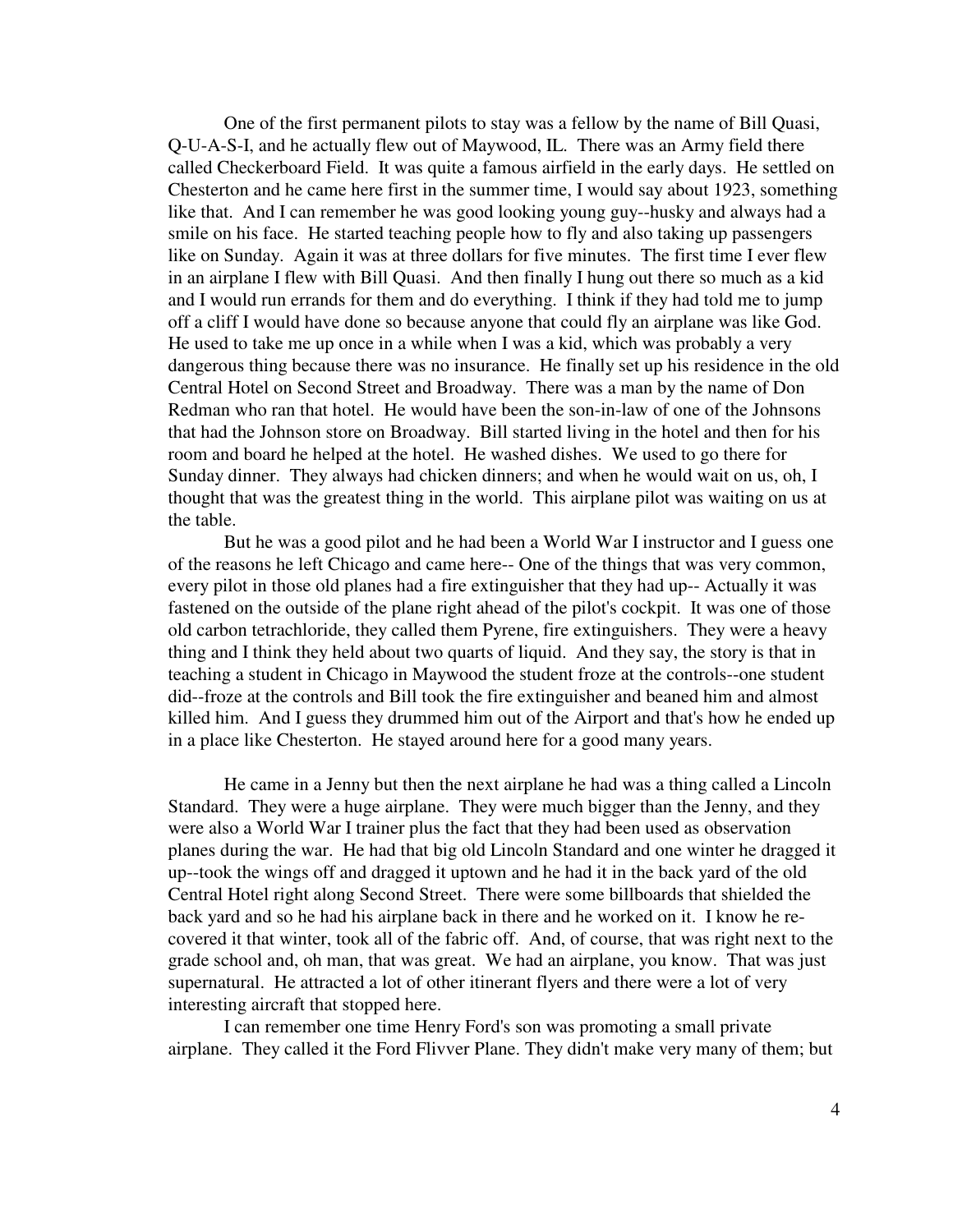they were a little low-winged, all-metal airplane. That was in the early days--the early twenties. A couple of them stopped here on two or three different occasions. They would be flying cross country, I suppose, on their way to Detroit, and they would land in Chesterton and, of course, immediately Carl Harvil would have them to his house for dinner. And if they needed a car he just gave them a car and he did everything that he could for these airplane people. Of course, the DeMass boys, who I mentioned earlier, when some other flyers started settling here, then of course they moved their planes into that field at Fifth and Porter.

There were quite a number of different makes of early planes. There was a plane called a Swallow which was a rather modern looking aircraft, although it was again under powered with a Curtiss OX5 engine. And then there was a plane called an American Eagle and that plane was owned by a fellow by the name of Oakley Lute. He was one of the Lutes from what is now Portage. They called it Twenty-Mile Prairie in those days. Oakley was a wild young guy. I think his father gave him that plane for high school graduation. It was a very beautiful thing. It was a silver biplane. Eventually, Mr. Harvil, who sold Dodge cars, traded this Oakley Lute for a car, plus the fact that he had to give Harvil flying lessons. He was not old, but he was probably too old to be taking something like that up and he had several near misses in trying to get the thing down. As a matter of fact, he finally totally wrecked it. There was an old fellow that raised hay on that field, and he would leave his equipment anyplace. He left his hay rake out in the middle of the field right in the grass; and Mr. Harvil came in for a landing one time and he landed right smack on top of that hay rake and, of course, that was the end of his American Eagle biplane. He just totally wrecked it.

But on that same property there was a house located right about where the modern brick house sits there now. It was an old frame farm house. A family by the name of Duffy moved in and, oh, it was just camping out because the house was just absolutely nothing. They had a couple of old airplanes. They had lived out in Liberty Township and then they moved in here to Chesterton in that building because that was close to the field where they flew their airplanes. They had two boys. One of them was about my age and, of course, again I just spent all of my time there. We built models and sat around all day long watching these, as my grandmother called them, bums and their airplanes.

As time went on there was a fellow from Porter by the name of Russell Hankforth. H-A-N-K-F-O-R-T-H? H-A-N-K-F-O-R-T-H. It was an old family in Porter, and Russell was a kind of a bum. He would come and go and there was never anything permanent about him and he finally had an airplane. He used it for just anything that anyone wanted an airplane for. He would fly them or use his plane. So he added to the number of planes.

One of the most interesting airplanes that was ever located locally-- These Duffys that I mentioned had a little French Newport fighter plane. It was from World War I and it still had the machine gun mounts. It didn't have the guns but it had the mounting. They were little single seat, cute little airplanes. They had come in possession of this thing and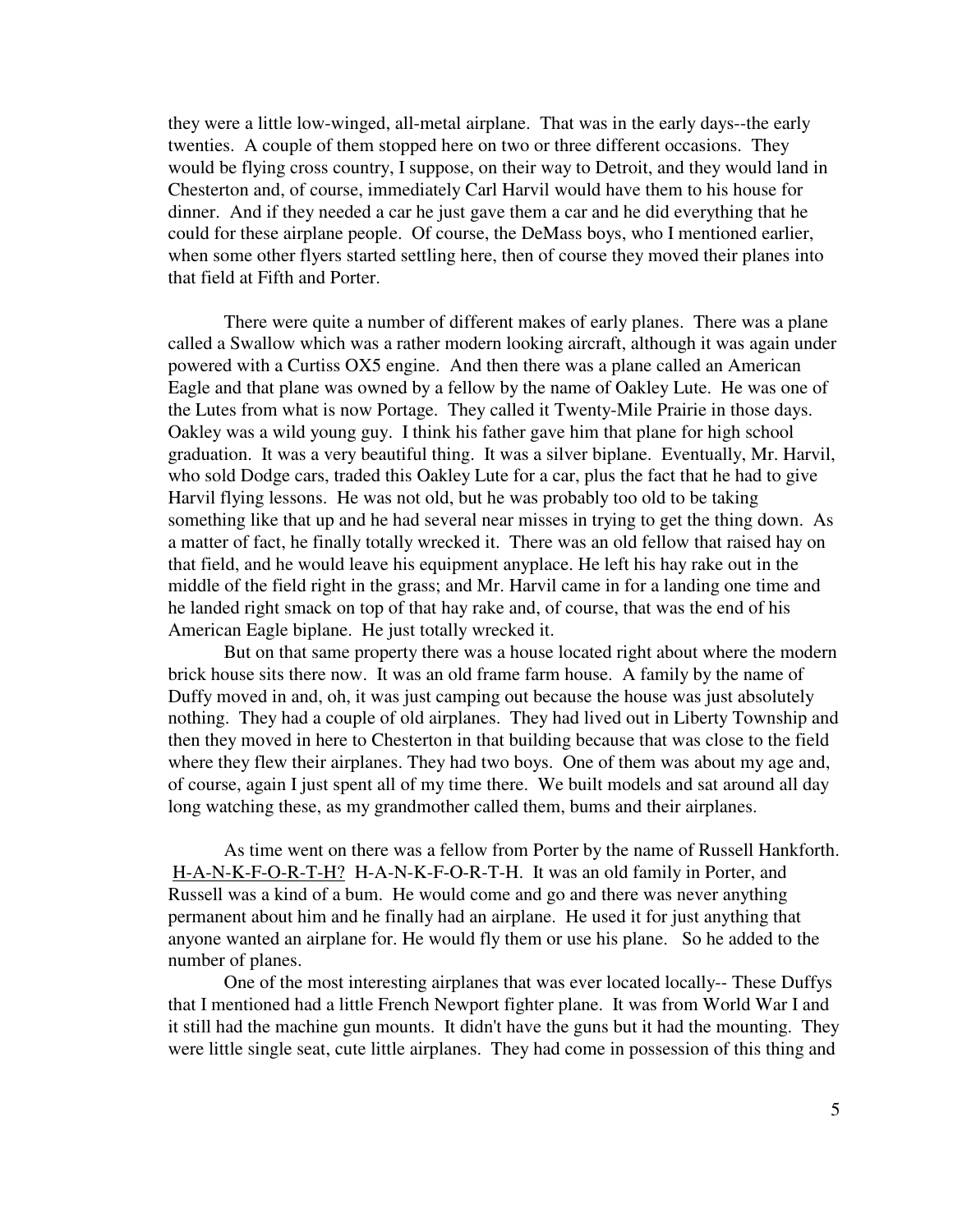they couldn't get it started. My uncle, Mr. Bradley, was very good with engines and especially with the ignition of engines, magnetos they used in those days, and so he finally got the thing started for them. It had a rather unusual power plant in it. It had what was called a rotary engine. It was a French plane and it had a French Le Rhone rotary engine. A rotary engine looked very much like the modern radial engine, except in this case the crank shaft was bolted to the airplane and then the entire engine rotated around the crank shaft. So here this great big engine was whirling at engine speed and the propeller was bolted to the engine so that whole mechanism spun and, of course, you can imagine the centrifugal force it created. They were a very tricky thing to fly because they always wanted to veer off in the direction of the rotation; and they also had another unusual feature; they didn't have a throttle. The engine ran at full speed all the time and in order to diminish the power the pilot had a little push button on top of the control stick. When he pushed his thumb on that it actually shut the engine off and so when they would come in to land, you know, it would be bursts of power until they finally got it on the ground and then they would shut it off. They did fly it a couple of times. They found a man that knew how to fly one and he took it up. He had a terrible time getting it down. As a matter of fact, I was out there as a kid. I rode out on my bicycle and I was watching all of this. When he finally got it on the ground he was as white as a sheet because he was afraid he would never get it down. Just when he almost touched the ground, the thing would want to go up again. That was rather thrilling. I don't think it was ever flown again after that.

As time went on people started getting Piper Cubs. There were some little planes that preceded the Cub. There was little airplane called the Naronca. It was a strange looking little thing. It was two places but you sat-- When the thing was on the ground and you were sitting in it you were practically sitting on the ground. There were a couple of those around. As a matter of fact, I think Mr. Harvil had one.

Then there were a number of people that tried to build airplanes. The most notable of that group was a fellow by the name of Martin Rintz. R-I-N-T-Z. Marty, was, I think, two years older than I and he was airplane crazy. He decided to build himself a plane and so he got a lot of old parts from these Duffys that were at the field and he had a motorcycle engine that someone helped him convert into an airplane engine. Oh, it was the most horrendous contraption you ever saw in your life. He had covered it with fabric that someone had taken off an airplane when they were re-covering it. Of course, he tried to patch that stuff back on his plane and it was all wrinkled and full of patches. He did finally get the thing so that he could run along the ground with it. One day he mustered his nerve and he tried to take it off and the thing went up, oh, I don't know, ten or fifteen feet and it turned over and he landed on his back and, luckily, wasn't hurt, at least seriously. But Martin, everyone remembered him. But later on he did get himself an old clunker of some kind and he finally crashed it, out in-- It would have been in Liberty Township. He landed on top of someone's chicken coop and that, of course, totally wrecked the thing.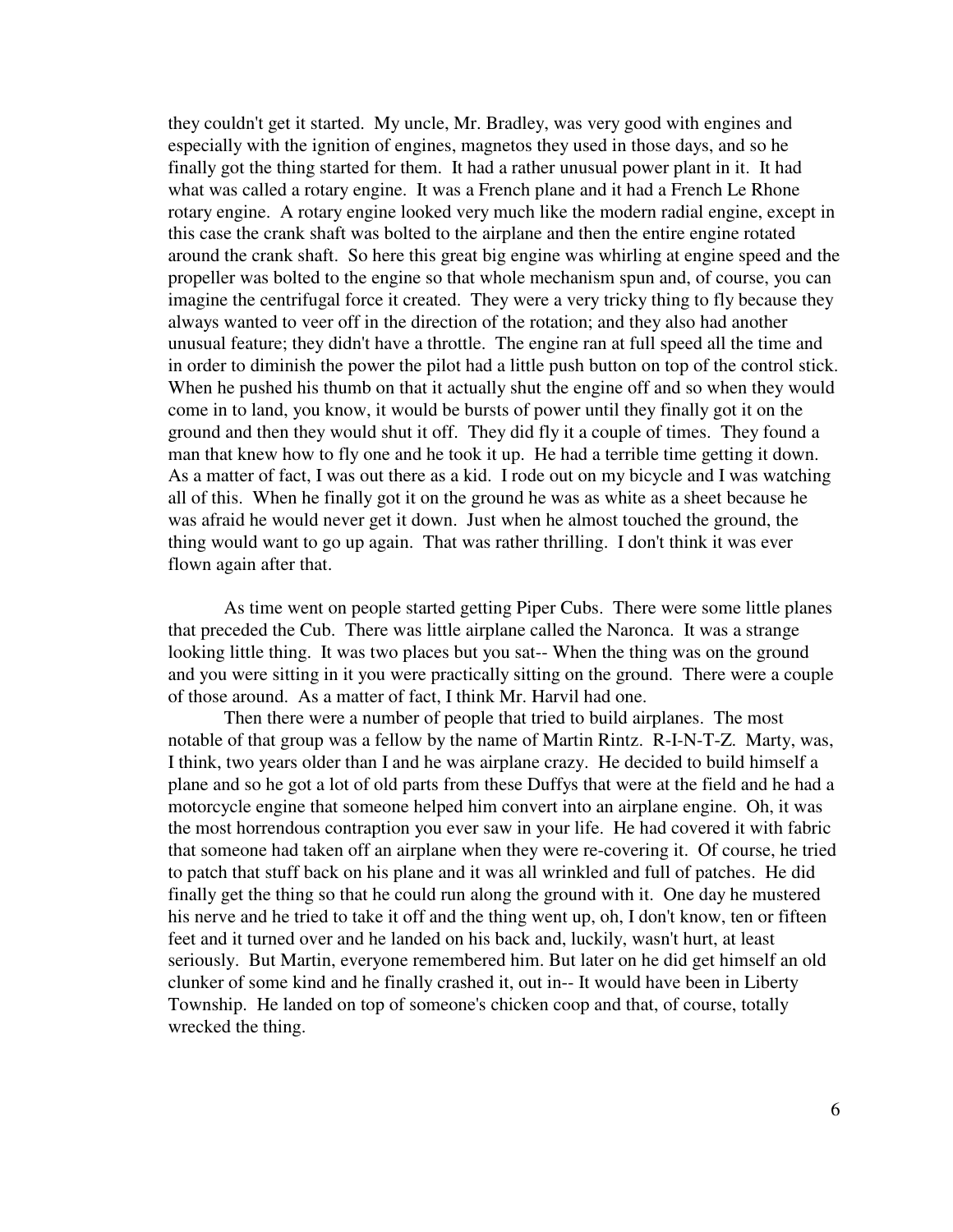Then there were a few events that took place, aviation wise, here. Out in Jackson Township in October of 1933 a United airliner-- In those days an airliner, their maximum capacity was probably twenty people. They were very small aircraft. This plane crashed on a rainy October night. I can remember it because I had a Model T Ford and I drove out there. And it, of course, killed everyone aboard the plane and totally destroyed the thing. It landed on the side of an embankment that had been built for that airline railroad that was planned to go from Chicago to New York by electric, more or less like the South Shore. It was found out later that a bomb had been planted on the plane and it blew the tail off and, of course, it crashed and came down and there were-- Apparently the plane was full to capacity because I can remember when I went out there was clothing hanging in the trees. I can remember distinctly a beautiful woman's fur coat hanging in a tree. Did they ever find out why the bomb was planted? No, I guess it had something to do with some labor racketeer because they said that-- It was all rather vague but they said that someone got on the plane in Cleveland and had a suitcase and then they got off and no one saw them take the suitcase off. So that's no doubt what happened. They just left the bomb on the plane.

A rather humorous side to that-- Donald Slont, who later ran Flannery's Tavern- he was the nephew of Gary Flannery--was on the local fire department. Of course, the fire truck went out there immediately when the alarm was sent out. When they picked up their stuff from the fire truck to come home after they had done everything that they could, the propeller, one of the propellers-- It was a twin-engine airplane and one of the propellers was lying on the ground. It had broken off. Don was one of these guys that just laid his hands on anything that he could see, and he grabbed it. He had a couple of fellows-- It was a big thing. It must have been like eight or ten feet in diameter and he had someone help him throw it on the top of the hose on the fire truck and they brought it home. Don lived with Flannerys on the corner of Fourth and Broadway and they dumped the thing off at his house. So he took it in his garage and for years that propeller hung on the wall of Flannery's Garage. You could see it when the door was open. One of the first suspects-- When they were investigating the thing, they couldn't find that propeller so they thought the propeller had come off and that's what made it crash. And here Donald had it all the time. Then he had it for years. As a matter of fact, I think it was still there when he died. I know it was a big three-blade propeller and it had, I think it was, red, white, and blue stripes around it so that when the propeller turned it looked like a circle of red, white and blue. So that was a mystery, although they did find later that it was the result of sabotage.

I mentioned Jack Knight before. Jack later, after his pioneering of airmail, was among the first pilots for United Airlines when that was organized in Chicago. He flew for United for many years and turned out to become the first pilot in the world to have ever flown a million miles. So he had that distinction. He was a very good pilot, although he started drinking later and they had to take him out of the cockpit. And as I remember Jack in later years he was kind of like a public relations man for United Airlines because he used to hang at Flannery's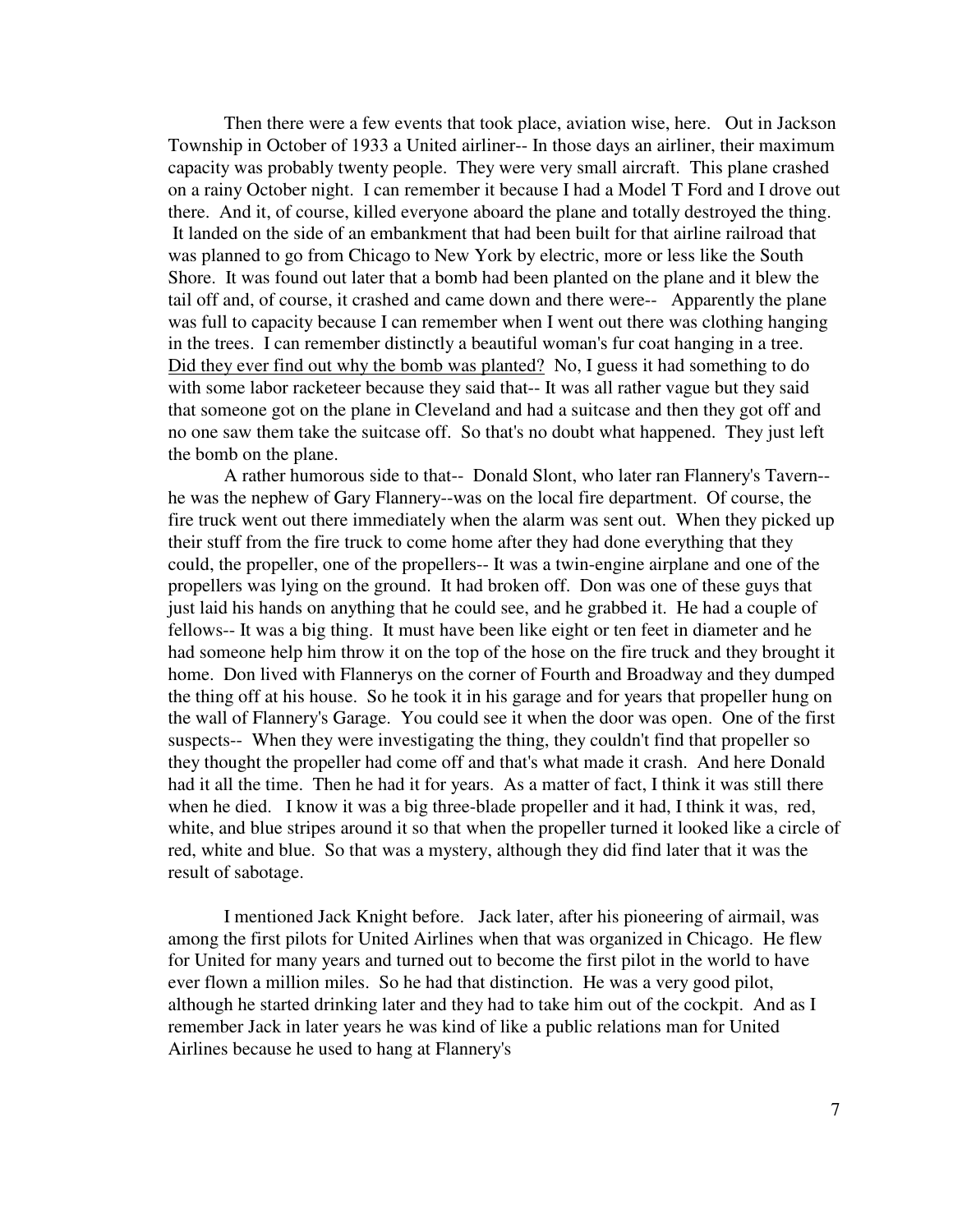Tavern all the time. But he had certainly made his mark in aviation.

Was the mail ever delivered here to the place at Fifth and Porter? Were there any deliveries or was that just all itinerant? No, that was just a sort of a barnstormer field. But there was a lot of activity and I often think, when I go by that corner, that if the people that live there had any inkling of all of the things that took place on that corner because when the thing was at its peak-- They had like little air shows that they would just put together with their own ingenuity, and they had wing walking. These fellows were all dare devils. They had fellows-- This Quasi would wing walk. You know, they would go from, climb from one plane to the other in flight and then hang underneath the wings because in those little bi-planes they had skids like, loops that would keep the wing from dipping in the ground in landing. They would get hold of that thing and hang on it like a trapeze and then swing up on the wing and then they would get up on the top wing and they would walk back and forth. I know he would stand on his head while the plane was flying and it was very thrilling. And they had parachute jumping and one of the things that I am sure would not be allowed any more-- They used to throw out hand bills.

Whenever a store or a business had a sale they would give them several hundred hand bills and they would go over town and just broadcast them into the--scattered to the four winds. That was a very common thing.

Floyd Frank that lived there at that corner, I remember in more recent years he built an airplane, he and Larry did, I remember that.

Yeah, he and Larry Koker built an airplane. Yeah, it had a Volkswagen engine that had been converted for aircraft. It was a kind of a coincidence that that took place there.

#### Same place, right?

In later years I don't know whether-- Probably Mr. Harvil had leased the place. It had an old wreck of a barn and he sawed the south side of the barn, completely removed the side of the barn from the building. And then he put some hinges on it and he had a winch and a cable where he could crank it by hand and he could raise and lower the side of that barn. They used that like a hangar, you know. They could pull airplanes in there and then close up the door to keep the weather off of them. It was a trashy thing, you know. Everything was makeshift.

## How long was that field there?

Oh, I would imagine that that thing operated for about ten years. I think the thing that actually sort of ended the activity was when Mr. Harvil crashed into the hay rake. I think that was about the last major thing that took place. That would have been in the thirties.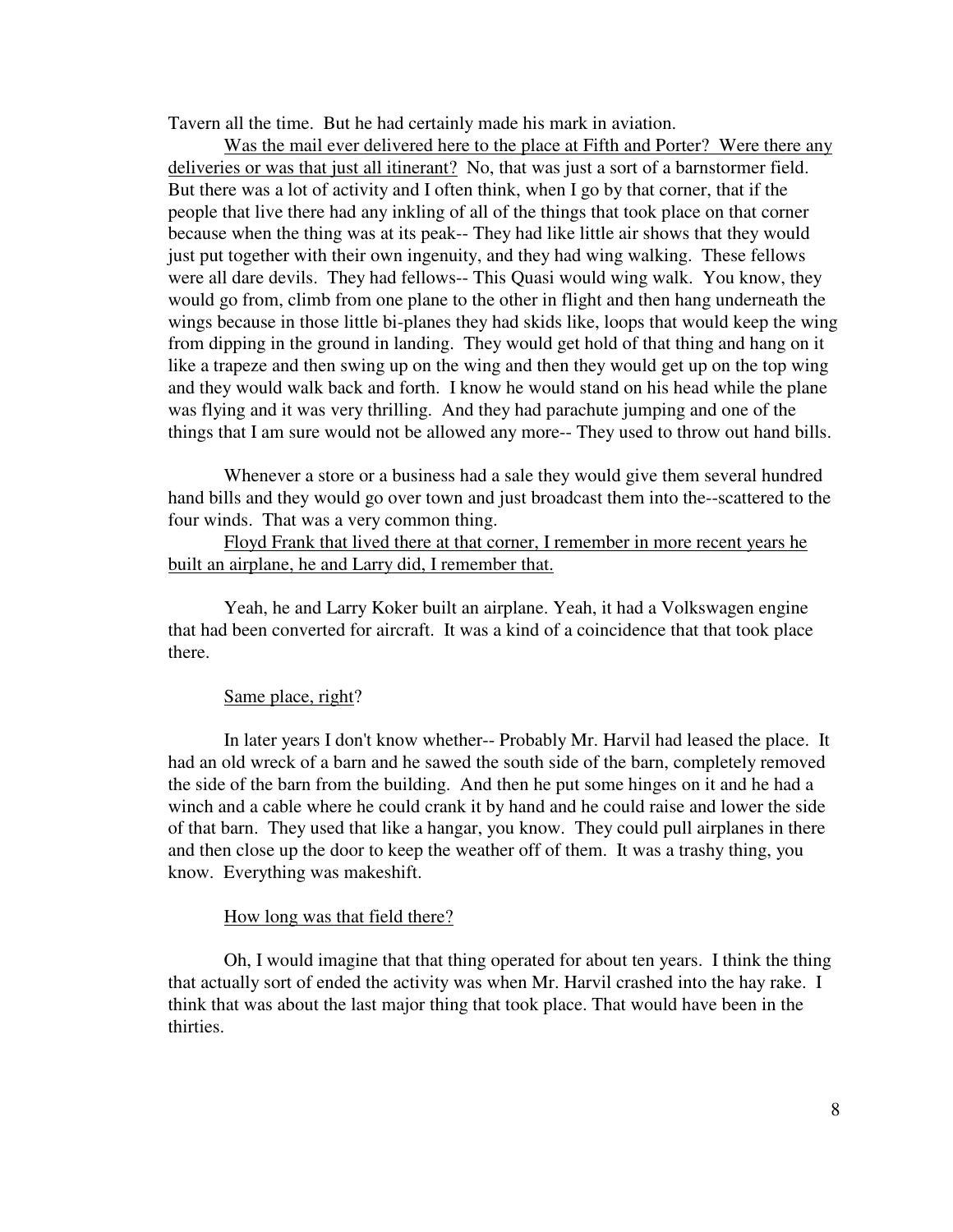A little later on, let's see now, there was a young fellow by the name of Sabinsky and he went with a girl by the name of Ehlers, Margaret Ehlers, from Porter and they had a little Piper Cub when they first became popular. I lived, at that time, on South Second Street. There was no school where Bailey is now and I could look across to that field and I used to see them land over there with that little Piper Cub. I don't know whether they just did it without permission or what the setup was but they were in and out of there quite a bit. That would have been in the forties because Sabinsky went into the service. He joined the Canadian Airforce and he flew in the war as a Canadian. Margaret Ehlers graduated in 1935, I think, from high school here. And she continued with her flying. What about the Bodines?

Well, they came along as a result of the Waite brothers. W-A-I-T-E? Yeah. Well, Sears just died a year or so ago and then he had a brother Horatio. We called him Bud. (Laughter) I can appreciate that. They lived in that big house on Waverly Road just north of Porter right next to the old school house, you know, that old brick school. Well, just south is that great big house, kind of on a hill like, and that was the Waite home. Their mother published a Christian Science book which Sears, up until the time he died, was still publishing that book. Mrs. Waite's father was a man by the name of Henry Kimball and they were from the Kimball Piano Company in Chicago, that family. They took his notes because he was a contemporary of Mary Baker Eddy, who was the founder of the church in the United States, although the church originally was British. He was a lecturer and the Waite's were publishing his notes. Kimball's? Yeah, and it was a very popular book in Christian Science circles. The Waite boys started flying when they were very young. I don't know which one flew first. They were a couple of years apart. During the war they both had airplanes, little planes, and they used to fly out of, oh, gosh, you know where that Zephyr awning, I think it's Gerometta on-- They've got an architectural office there now. Well, that farm belonged to the Waite's and there was a very small field there alongside what is now the 49 bypass and they used to fly their airplanes out of there. They each had a little Cub and then when the war came along they both became civilian instructors. Bud, Horatio, flew for the Navy and he used his own airplane for instruction. It was basic instruction. And Sears flew for an Army program. Sears later on quit and just joined the Army. I never could figure why he didn't get into flying, but he didn't want to. He just wanted to be a buck private and he served quite a long time during the war as an infantryman. But Bud kept on with his flying up in Michigan until the end of the war.

Then the Bodines, they came into it by way of the Waites. They were friends. The Waites taught them how to fly. They had a couple of fairly decent airplanes. I know the first plane that they had was called a Luska. That was a little two place plane. Then they finally got a four place, and then they got a bigger four place plane.

Where were they located then?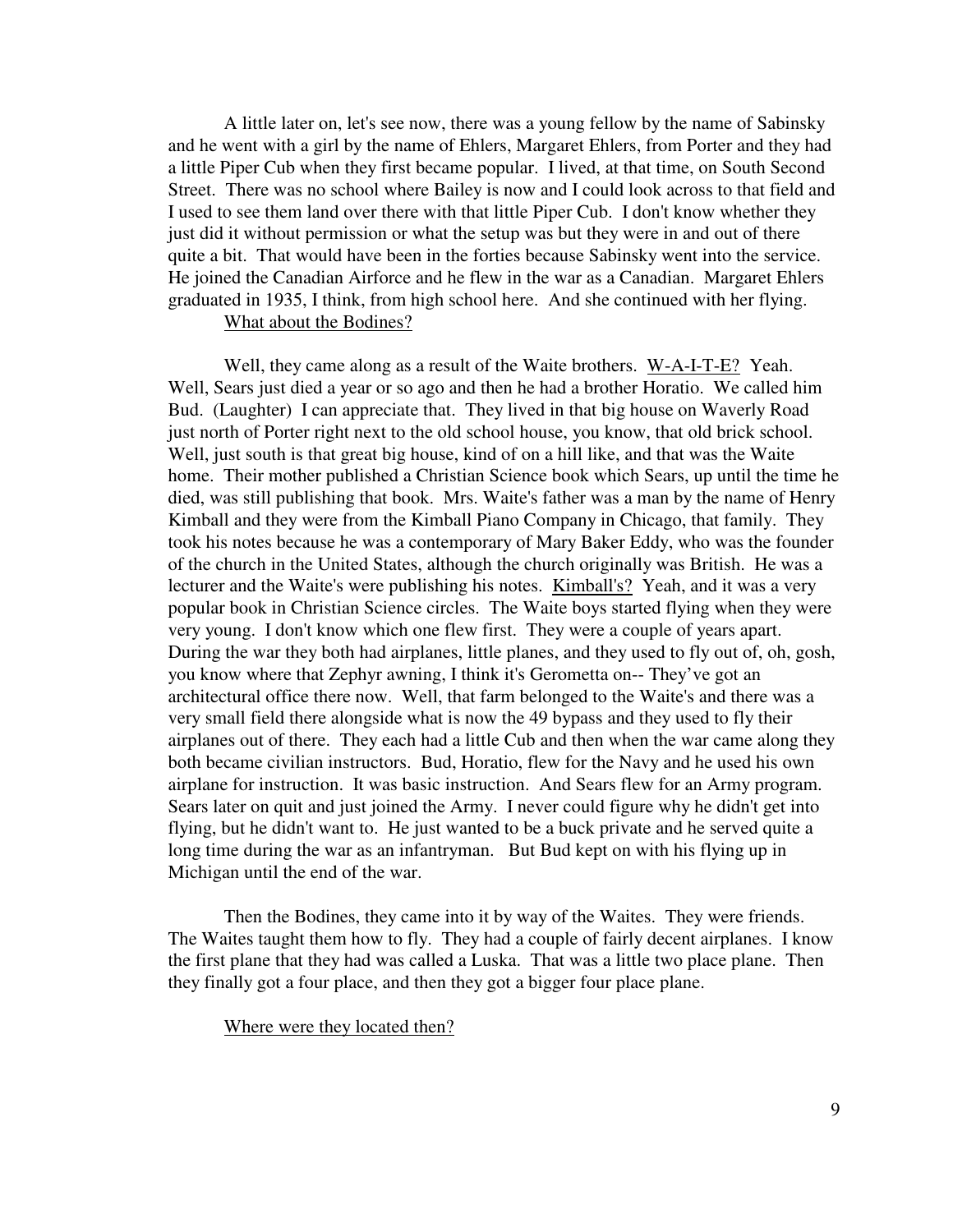Well, the airfield is still functional. It is out on the Pine Township Road. When you leave 20 on a tangent, the Pine Township Road runs straight east and 20 makes a turn to the northeast.

### That's where Troy's Pizza used to be.

Yeah, that's right. You cross the railroad tracks and then it is just a quarter of a mile to the east. They had a hangar and had a fairly decent field. They had lights for landing at night. Now Bethlehem Steel still operates that field for their own business planes.

### Oh, they do? I didn't know that? I didn't realize that was still in operation.

Although I think they fly mostly out of Porter County. But I know they do still maintain that field because they had a set of lights that, if you came in at night and buzzed the field and just hit your microphone switch, which would automatically turn the lights on.

# Hum, I didn't realize that was still in operation.

Yeah, Bodine, of course, he was quite a humorist and he always called that the Mosquito Town International Airport. (Laughter) They were a couple of characters around here.

## What were their first names?

Sieberd and Sylvan. They were twins. S-I-E-B-E-R-D, I think it was. It wasn't "T"; it was "D." Sieberd.

Sylvan?

Sylvan.

#### Were they from around here originally?

Oh yeah, yeah. They lived on that farm out on, well right across from the South Shore Electric, Dickey's place. That was the Plagaman farm and the Bodines were right directly across. I think this kid that has the-- Andershock. I think he owns it now. No, they used to do a lot of flying. I know they would fly down to Cuba quite a bit. That was before Castro, and then they also flew to South America quite a bit. They had friends in South America and they would fly down there. And they would fly to Mexico and pretty much all over the United States. I used to fly-- I never went out on any long trips with them, but I used to fly with Sieberd here and there quite a bit.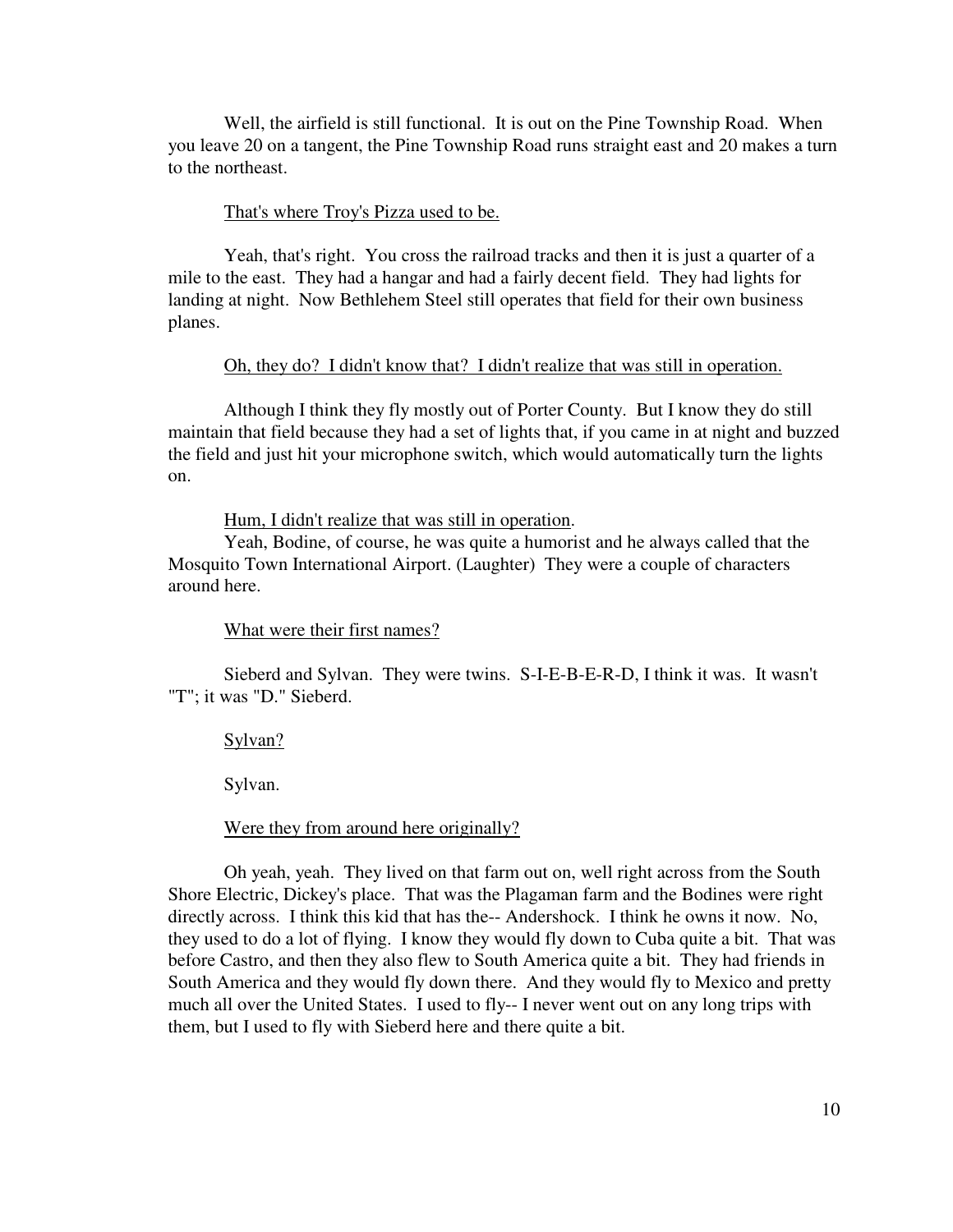### Was their business farming?

Well, I don't know. They were traders. You never really knew what they were doing. (Laughter) They were pretty sharp characters. They were both funny and life was just a ball to them. They saw the humor in everything. I remember one time I flew down to Purdue with Sieberd. They belonged to an organization called the Flying Farmers and it was sponsored by the Prairie Farmer Newspaper in Chicago when WLS was the Prairie Farmer station. They would have big get-togethers, big fly-ins. I know they had this one at the Purdue Airport in Lafayette. Bodine asked me if I would like to go down. They were going to have a fish fry. So I went with him. There was another farmer by the name of Kenny Kohler that was a friend of theirs who used to work farming with them and so the four of us went down, or the three of us. It was a very hot day in August and, of course, on an asphalt runway it is very difficult to get an airplane down, a light plane, because they want to do what they call ballooning. You know, the air is coming up off the hot runway. We landed and, oh gosh, we must have bounced fifty feet because it went up and came down again and up and down and, finally, he got it down. As we were taxiing to the parking area, he says, "Time of arrival: 12:00, 12:01, 12:02." (Laughter) Because everything looked funny to him, you know. Nothing was ever serious.

I had a pilot's license for quite a long time. We had a little flying club. I did quite a bit.

# Was it just a local flying club?

Yeah, we had our plane over at Porter County Airport. It was okay, although it's a tough way to go anyplace because you are so confined and then you're a slave to the weather. You might fly from here to, say, Indianapolis and the weather turns bad and there you are.

## Can't get back.

Of course, some of these people that have big aircraft and all the navigational equipment, they can get by with it, although they don't always get by with it.

I think our town has had its share, you know, and has contributed its share to-- Now my brother-in-law, Vivian's husband, his name was Carl Clett. C-L-E-T-T? Yeah, and they built the house on Calumet Road, well let's see, there is a street that goes back in called Marloo Loop, or something like that. They lived on the corner of Marloo and Calumet Road. Kasmatka lives there now, the fellow that was on the Town Board. Carl finished that house just before he went into the service. He had known how to fly even when he was in high school. He was from Fort Worth, Texas. I know he first came here and lived with his sister in Gary and he used to fly out of the Gary airport. Some fellows by the name of Yankovich were very well known in aviation circles and they ran that airport over there. Carl was a good friend of theirs. So then he worked in the mill; and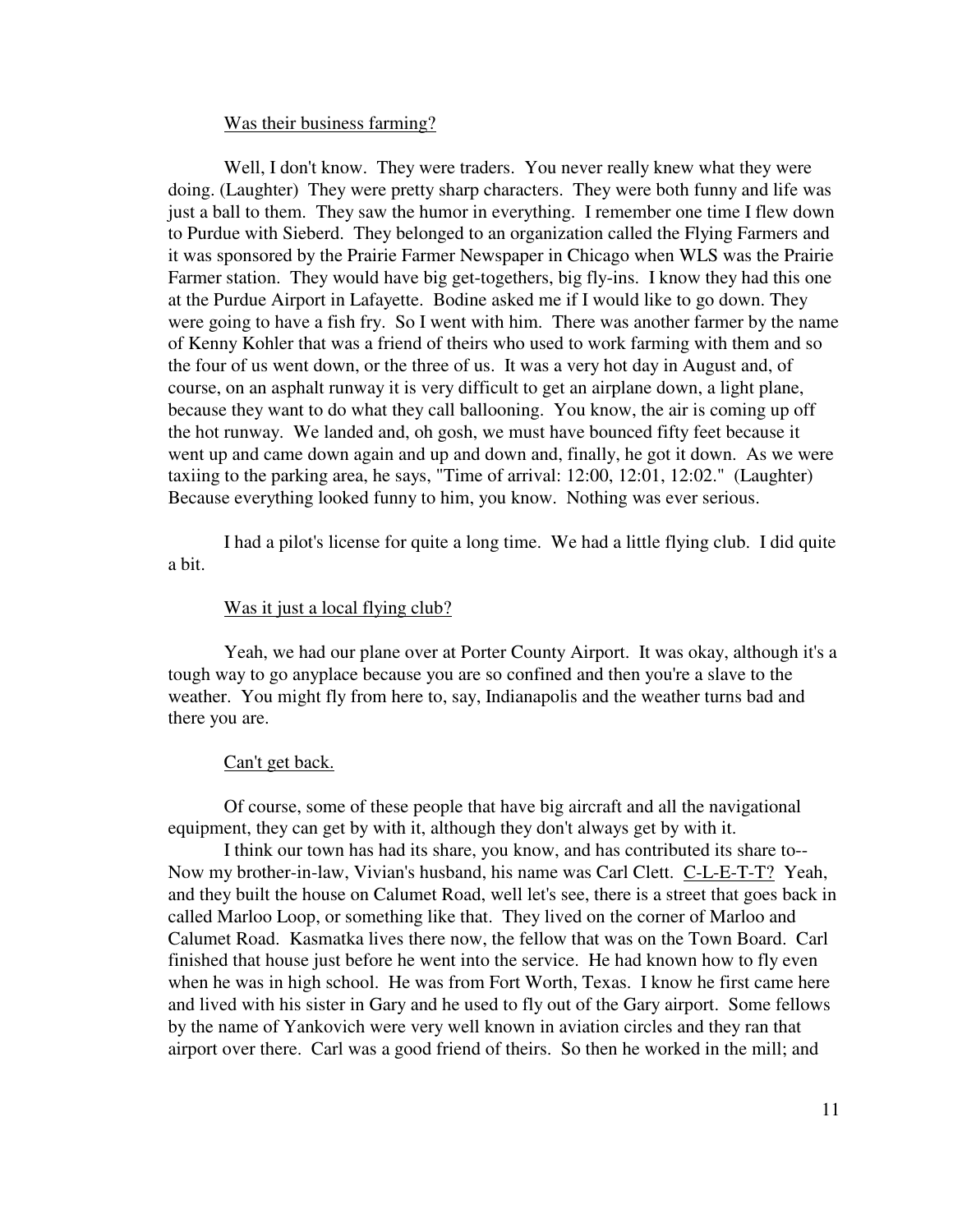when the war came along, boy I tell you, he just salivated about getting into the service and he did. He just made it age wise. He just slipped under the-- I think the maximum limit then was twenty-six and he just had his twenty-sixth birthday after he got in. Carl was a real laid-back, cool fellow, just a lovely guy. Everybody liked him. He was top man in his class all the way through his training and then he spent, I think he spent, almost a year in this country as an instructor before he went overseas.

Then he became involved in a group called the Combat Cargo Squadron. It was not air transport command; it was sort of a separate renegade outfit and it was run by a Colonel from Chicago by the name of Philip Cochran. And Philip Cochran was a counterpart of a cartoon character in *Terry and the Pirates* called Flip Corcan. That cartoon strip was a very popular strip at the time and it was based around this Combat Cargo Squadron. They flew these C47's and they just flew in and out of anyplace. They would go where a Piper Cub wouldn't go. I remember one of the last requirements that Carl had to meet. They were down in Kentucky at-- It's not Bowling Field in Louisville-- Yeah, I guess it is Bowling Field in Louisville. They had to crash a plane before they could get into the outfit and he crashed his plane down in the hills in Kentucky. He flew overseas and he flew his seventy-five missions. That was their limit. When they flew seventy-five missions in the Cargo division then they were ready to come back state side and become instructors again. On the last day they asked for volunteers for a flight. And, of course, Carl being Good Old Joe that he was, he volunteered and he got killed on that flight. He was shot down, that is one engine of his plane was shot out and he tried to land in a little narrow jungle strip and he skidded into the trees. The sad part of it was the plane was full of people. It was a field hospital that they were moving, and everyone escaped except Carl and he broke his neck.

Just a couple of, oh, about three weeks ago on this Antique Road Show which was being broadcast in Milwaukee, there was a fellow came with some stuff, some artifacts from Japan, I guess; and he had a newspaper that was among these war souvenirs that had been given to him by his uncle. By gosh, here this uncle, when they showed his picture, it was Carl's co-pilot.

#### My heavens!

He had given-- He didn't say whether he was alive anymore or not, but I know he stopped at our house when he was finally separated from the service. It was on the Sunday that our daughter Carolyn was baptized. He came by on his way from Washington, I guess, to Wisconsin where he was home; and he stopped. At first he was reluctant but then he wanted to be sure and see Carl's widow. Right. He stopped to visit Carl's grave. He's buried now-- First they buried him in Burma where he was killed and then they moved him and he's buried at the Punch Bowl in Honolulu, that big cemetery up on the mountain overlooking Honolulu.

# Oh, yes.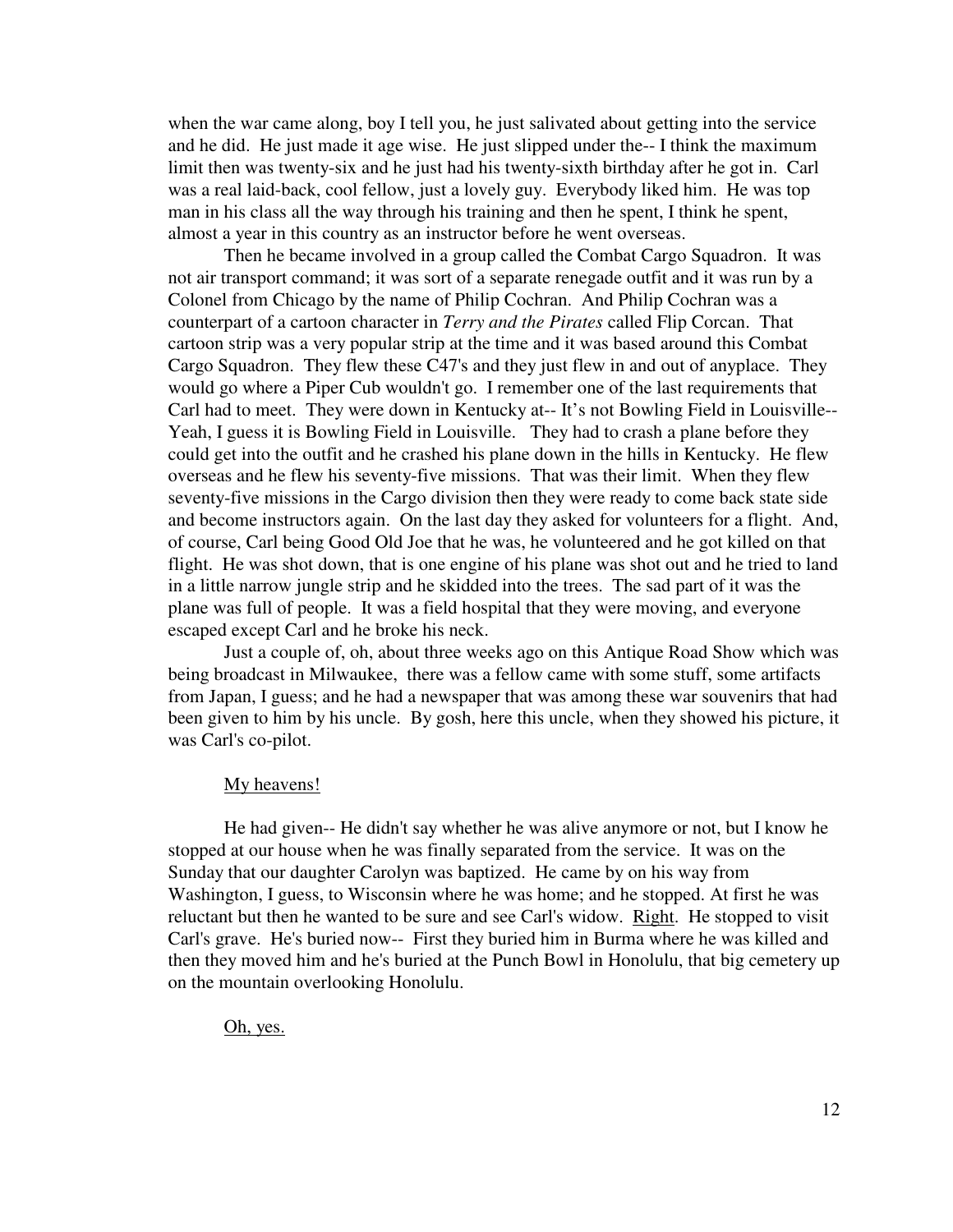And the unusual part of what we found there, he's buried-- Actually he was a Texan but he's buried with the Indiana fellows and on one side of him is Ernie Pyle, right next to him. And then on the other side is a brother-in-law of Jack Doler. Now, I can't remember what that family's name was, what Mrs. Doler's name was. They were Liberty Township farmers and this kid had been killed in the, not necessarily, I don't think he was in the Airforce but he was killed in action over there. But I thought it was kind of nice that Carl was next to Ernie Pyle.

# Right.

Ernie, he didn't want to, you know, have any special recognition; he just wanted to be with the boys.

Are there any other people around? I know Jane had said to ask if you knew any other people around who have had any recollections of air travel in this area or airplanes in this area.

Well, oh now, there are all kinds of people because everybody flies all the time.

#### But the early days.

But at the times that I was talking about it was really unusual. Oh, I was trying to think who-- She said Bill Robertson. Oh, yeah, Bill had a plane. That is, he and Walter Bower senior and Doc Cassidy. Do you remember Doc Cassidy? Well, his name was Hugh but he was an optometrist and he had been a B24 pilot in New Guinea in the South Pacific. And he and Bower and Robertson had what was called a Piper Tri-pacer. They did a lot flying. I think that probably Bower flew more than any of them because he was in that thing all the time. Then something happened. I guess that he was frightened. He used to fly down to St. Louis to see his father all the time and I understand that he ground looped it one day landing. And I guess it scared him.

It would! (Laughter)

A ground loop really isn't all that serious. What it does, it spins around on one wheel, you know, just like a cartwheel.

I didn't have any exciting experiences in my flying. (Laughter) We had that little Aeronca two place, side-by-side. It was a kind of a cute little airplane.

# Aeronca?

Let's see A-E-R-O-N-C-A. I don't think they're made any more. Most of those light planes went out of business. Cessna is about the only one left, and Piper. But it's a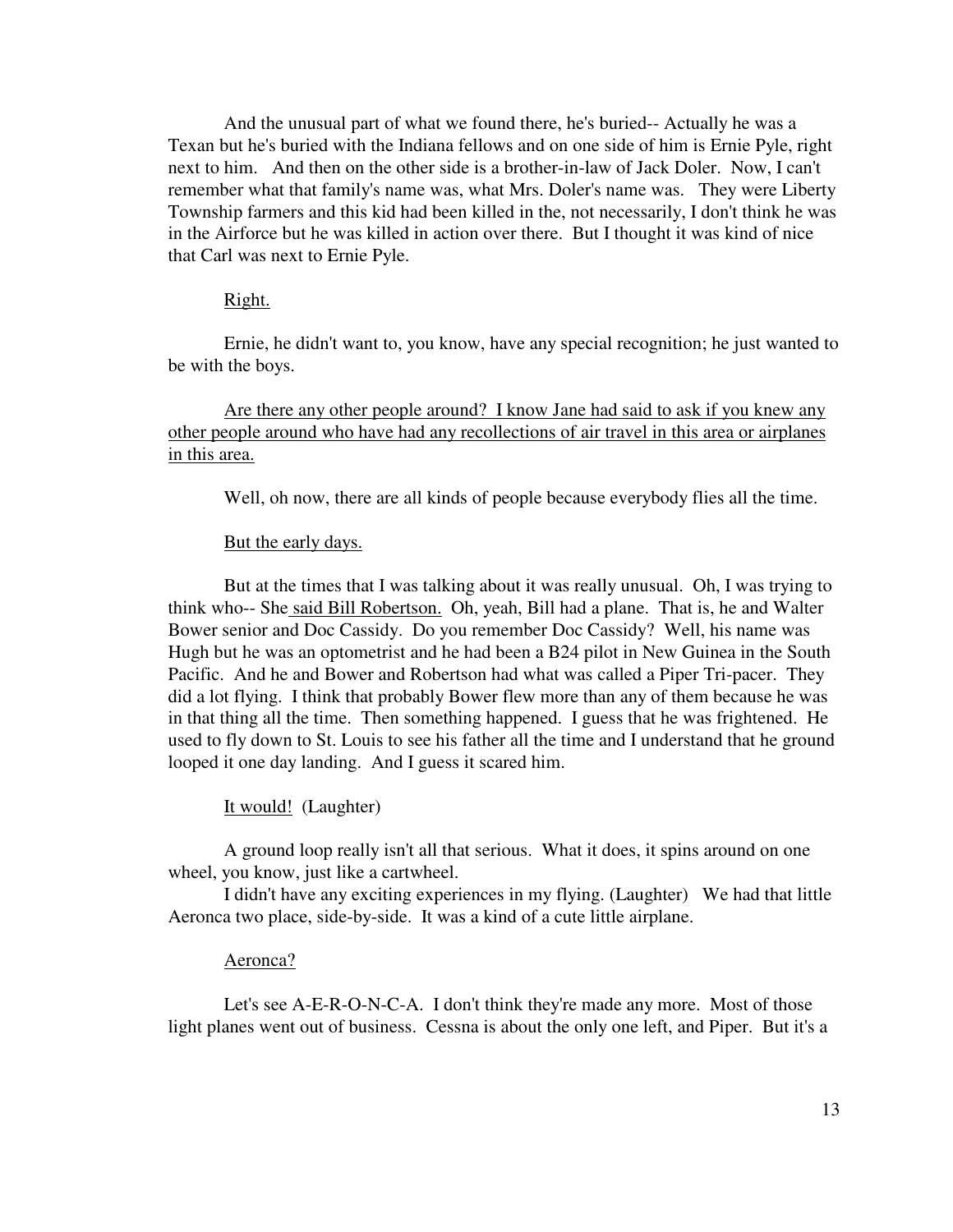marginal thing unless you can get into it big time because you're really asking for trouble. You are at the mercy of so many things.

Right.

But somebody has got to be the pioneer, and we had our share of them.

Yeah, as you say, it all has to start somewhere.

Oh, yeah.

You don't start out with the big transports and commercial planes. You have to start with something.

But that's just about what I remember about flying.

You remember an awful lot, that's for sure.

I remember more of the very early days because I was a kid and I was impressionistic.

Yeah.

What I say is true. I remember this stuff very vividly.

Oh, I know, you have an excellent memory.

Boy, I tell you I got hell so many nights coming home after dark, you know. I'd forget about my supper and I'd hang out there.

One of the most memorable moments, and I think we all have moments that are just almost like a photograph that impresses on your mind. One evening I was on Fifth Street, I suppose leaving the air field. It was getting dark. It was late dusk and this Russell Hankfort came in from the east landing in a kind of southwesterly direction. And as he slipped over probably about where the park ball park is now, I can remember that silhouette of him and that big old plane. He always wore a helmet with a thing on, you know, that was like a scarf tied to the top of the helmet and I can remember the silhouette of him and that plane in landing. It was backfiring, you know, and there were blue flames banging out of the exhaust and that thing whistling in there with that. I can remember that scene just as vividly as if it were yesterday.

As I say, you have some marvelous memories.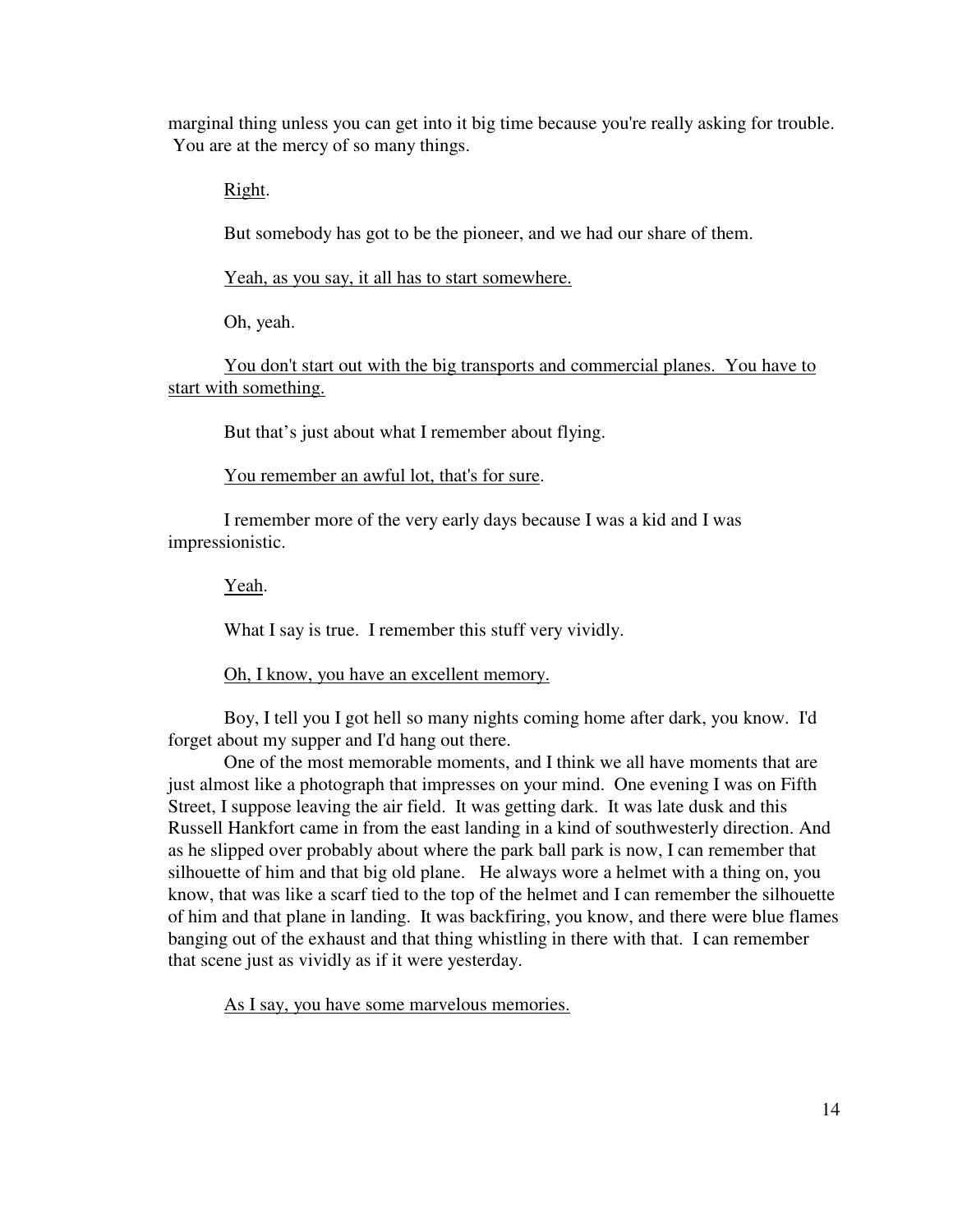That Hankfort, I don't know if his family is left around here but he was a devil. It seemed like every time Russell came to town there would be a robbery and you would always hear him taking off at night. He was one of these guys that-- He flew by the seat of his pants. He didn't need lights or anything. And that was as sure as clock work; when there would be a robbery, that night you would hear Russell taking off, you know. And then he wouldn't show up around here for maybe a year or six months and there was no doubt that he had something to do with the robbery. (Laughter) Then he made quite a name for himself during the war as a ferry pilot. He ferried new airplanes.

Well, this Margaret Ehlers--they called them WASPS--and she was one of them.

# Yes.

I saw her on television one night. They were having some kind of a reunion and Margaret was in the crowd. Is that E-H-L-E-R-S? Yeah, they lived in Porter. I think there are still some of them around.

### Yes, there are I think.

But Russell, he made quite a name for himself as a ferry pilot. He flew big aircraft, you know, like bombers and stuff like that. After the war he disappeared and they said that he was picked up flying illegal immigrants across the Mexican border and I guess that was the end of Russell Hughes. They did away with him.

They caught up with him, huh?

Yeah.

Well, I thank you for all your memories. They are always interesting. Now this Lute. I think-- I know that he is a member of that family that has the gas station.

#### L-U-T-E?

L-U-T-E, yes. They are from what is now Portage. We used to call that Twenty Mile Prairie out between here and Hobart. I know they called him Wild Lute and he was a loony Lute.

#### What did he do?

Well, first he was just a kid and his father had given him that airplane. Oh, I guess maybe he gave people lessons and took people up for rides. But then finally I know he was married and the facts of life kind of bore down on him and that's when he traded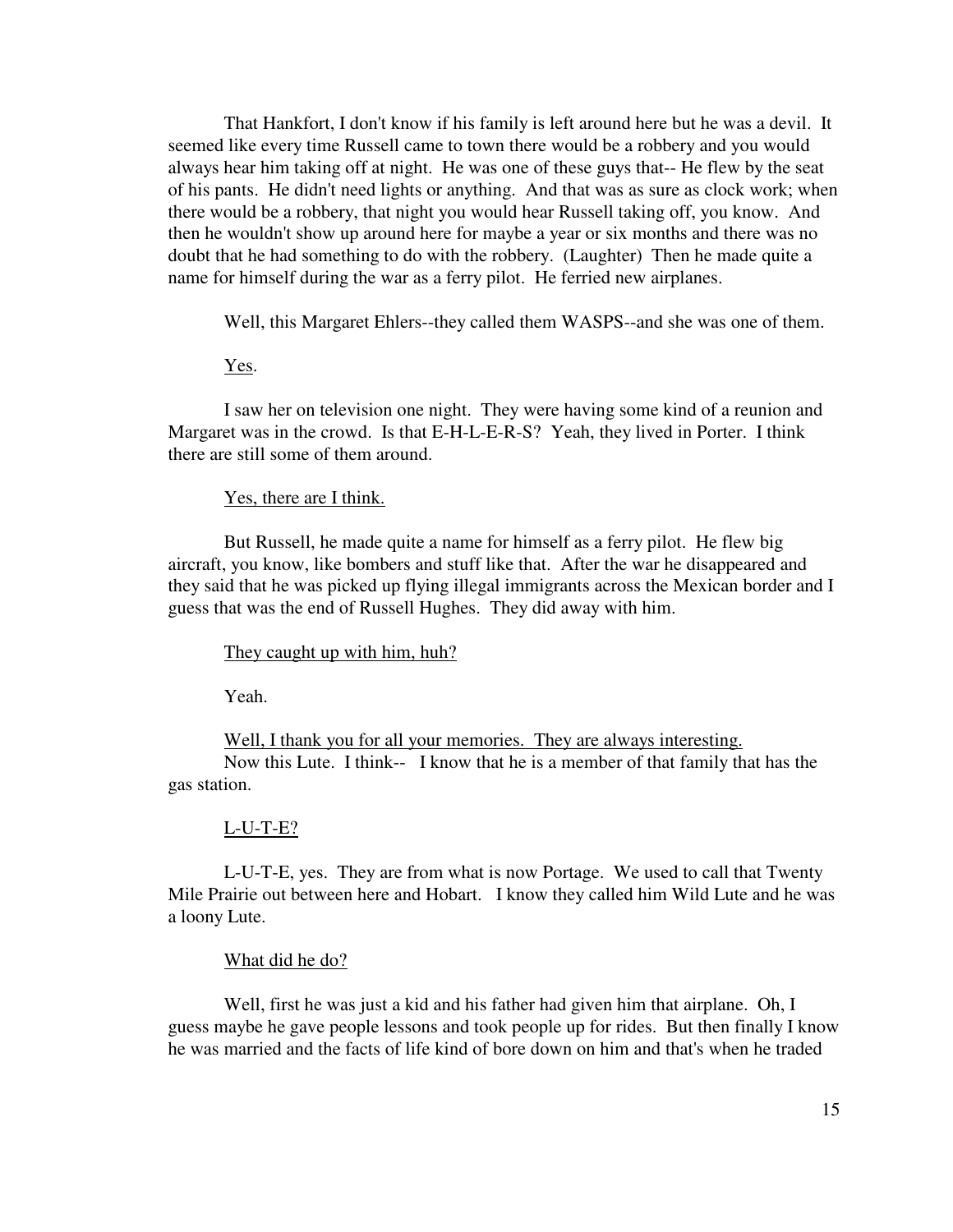his airplane for a car because he had to have his car for transportation and a job. The last I heard of him he was a salesman of some kind on the road. He sure a good time for a while.

And then these DeMass boys, they were nutty. It is very fortunate that they didn't hurt themselves or somebody else. I know, Henry, the older boy, his father tried to send him to Culver Military Academy and, of course, he was flying even then. I guess he had some flying exploits down there. Then what finally ended his Culver career-- They had quite a bit of World War I surplus military equipment and they had a tank. And Henry and some other kid got in this tank and, of course, once you are locked in a tank nobody can get at you. They just tore the campus all to pieces. I guess they drove it up the library steps and just raised havoc. That's a shame because that's a beautiful place down there.

# Right, right.

Except that didn't mean anything to Henry DeMass. I suppose the old man had to pay for all of it.

Probably. Which may have been the problem in the first place, the trouble.

No, they had those two old junk airplanes and they sure made themselves known.

Well thank you again for your time.

This is sort of a sidelight. Milan Morgan. Do you remember Milan? Well, he had-- His last venture was Morgan Supply, that was out where that carpet place is.

#### Oh, okay, yes.

Well, he built that building.

Yeah, okay. And he was a member of this Morgan family in the area here. And he was considerably older than I and he and his brother built an airplane in their barn. They lived out just across from the toll road entrance. That was the Morgan farm and, I know, Milan told me that that airplane, they couldn't get it out of the barn and, of course, they outgrew the desire and so they just left it there. He said when the tore that barn down they took that airplane and destroyed it.

#### Oh, my.

There were quite a few people that tried to build airplanes. I think the most successful was Floyd Frank and, of course, they had much better material and opportunities then.

That's been what, in the sixties?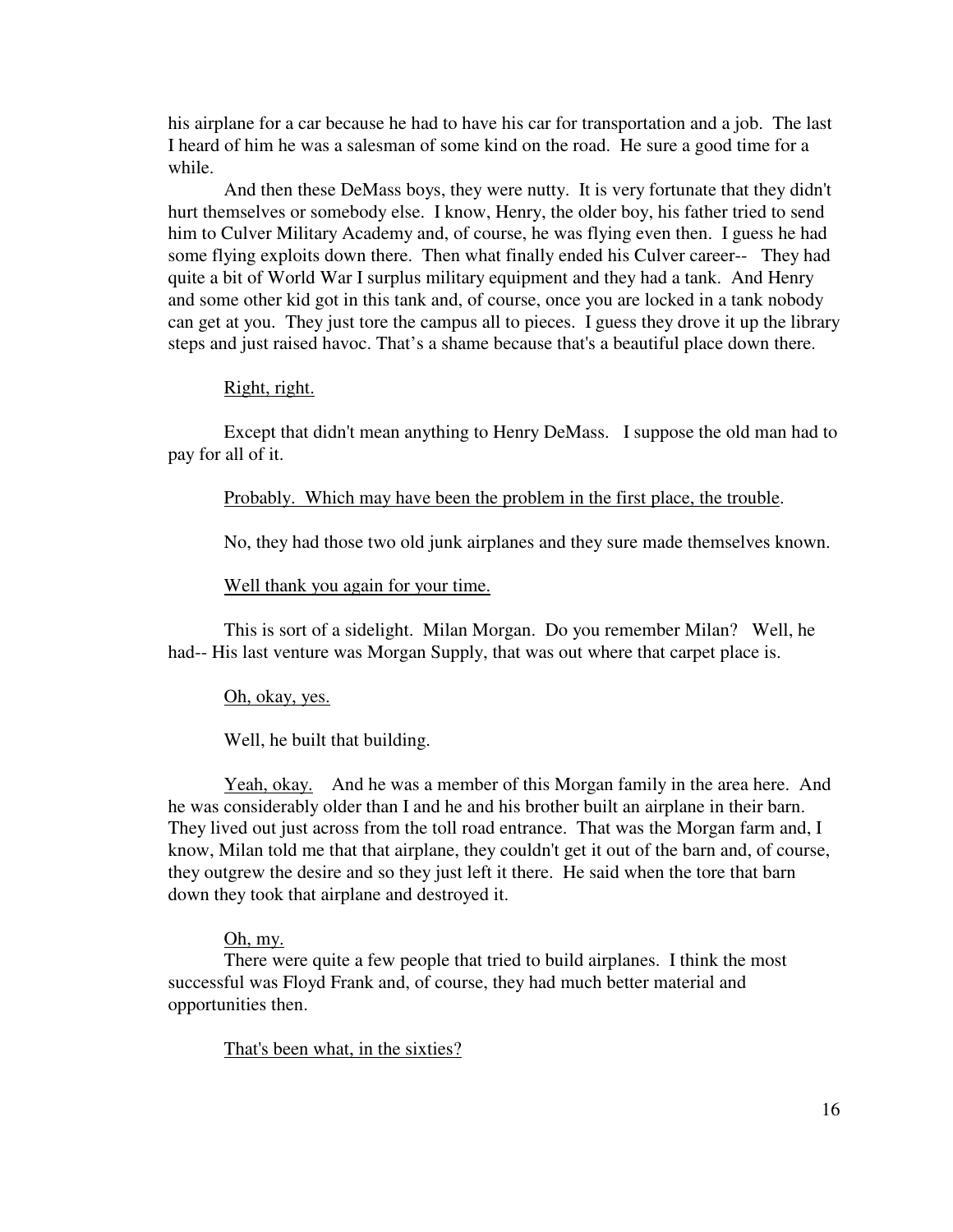Oh, yeah. The plane flew okay. I remember Jim Read test flew it. Of course, Jim would do anything. (Laughter) Jim was a fighter pilot during the Korean war.

### Oh, I didn't know that.

He flew shipboard fighters. He had quite a record. I know they kept telling me that, of course, they were used to flying off paved fields and shipboard decks. You know everything was hard. When they were over in the South Pacific, they were invited officially, I guess, to come and stay at a place in Singapore called Raffle's Hotel. How he happened to tell me about it, Max and I had stayed at Raffle's several times. And when they landed at Singapore with his big heavy airplane and it was a mud field, I know, he said that the plane just sank right down to the hubs, you know, and they couldn't move it. So they had to get a lot of help, people to get that airplane up on solid ground so they could get out of there again.

But, of course, John Read, John Sr., flew.

Oh, did he?

He had his own plane. Dr. John started flying with his dad. I think that was even before Jim flew.

Well, I knew they used to fly something. They used to fly mail or they flew something for a while.

Well, yeah, John has a charter service and what they fly is bank checks and bank material.

## They still have that then?

I think he still does.

I knew they had some kind of thing they did..

Yeah, and then there's their charter flying too. They had the money. I don't think they ever had to make any money at it because Jim has had so many airplanes.

Oh, I know he has, yeah.

Oh, my God. He had a seaplane. They had the place up in Michigan on the Upper Peninsula at Curtis and they had a house on a lake and so he bought the seaplane so they could fly up. But I don't think Evelyn was ever too keen about it. Although Evelyn I think, is in a rest home now, isn't she. Doesn't she have Alzheimer's?